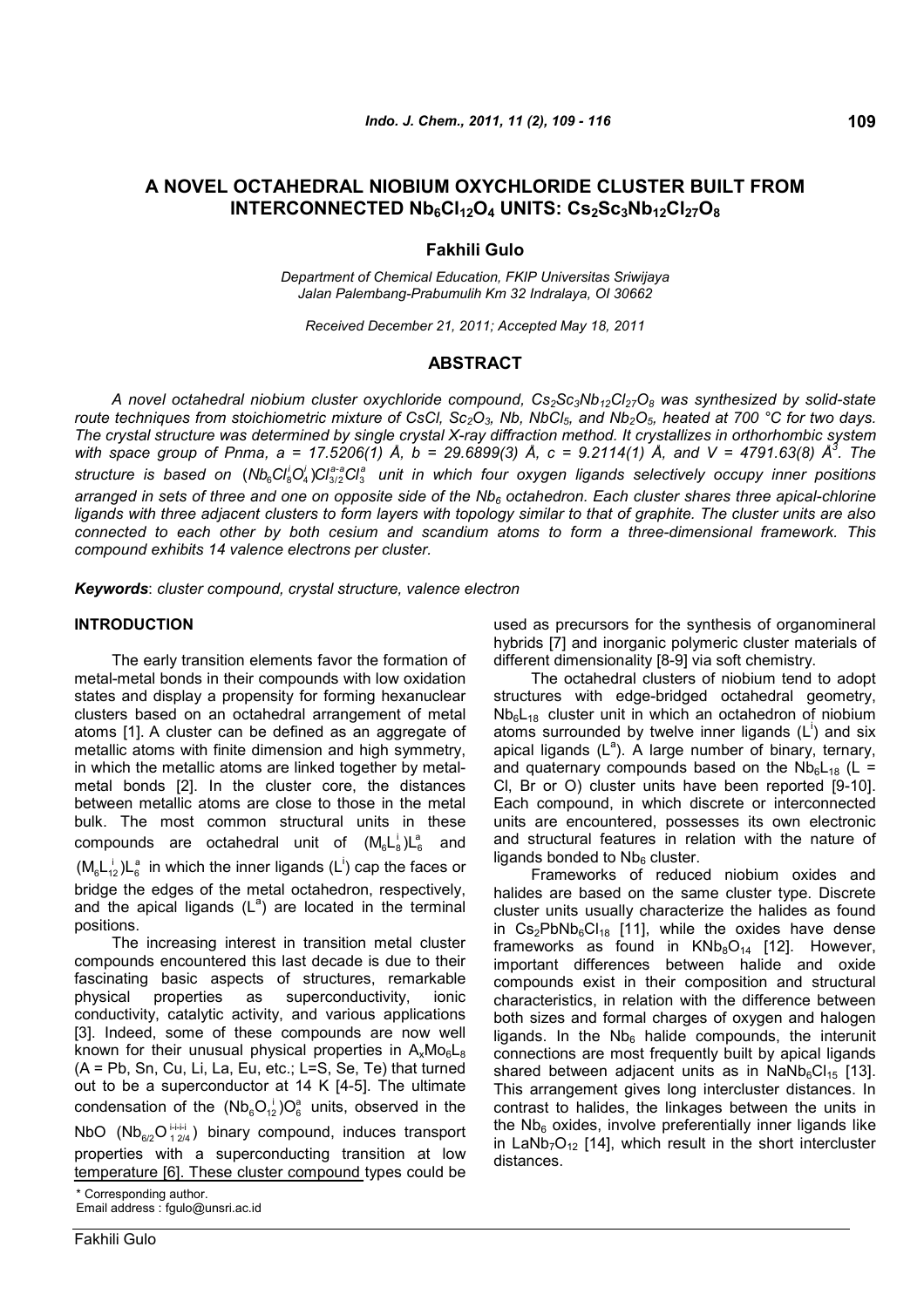| US2UU319D12U127U8                 |                                                     |
|-----------------------------------|-----------------------------------------------------|
| Empirical formula                 | $Cs1.97Sc3Nb12Cl27O8$                               |
| Formula weight                    | 2596.12                                             |
| Temperature                       | 298(2) K                                            |
| Wavelength                        | 0.71073 Å                                           |
| Crystal system                    | Orthorhombic                                        |
| Space group                       | Pnma                                                |
| Unit cell dimensions              | a = 17.5206(1) Å                                    |
|                                   | b = 29.6899(3) Å                                    |
|                                   | c = 9.2114(1) Å<br>4791.63(8) Å <sup>3</sup>        |
| Volume                            |                                                     |
| 7                                 | 4                                                   |
| Density (calculated)              | 3.599 g.m <sup>-3</sup>                             |
| Absorption coefficient            | 6.148 mm <sup>-1</sup>                              |
| F(000)                            | 4744                                                |
| Crystal size                      | $0.15 \times 0.08 \times 0.05$ mm <sup>3</sup>      |
| Theta range for data              | 3.02 to 33.94 °                                     |
| collection                        |                                                     |
| Index ranges                      | $-26 \le h \le 26$ ; $-46 \le k \le 46$ ; $-14 \le$ |
|                                   | $I \leq 14$                                         |
| Reflections collected             | 17398                                               |
| Independent reflections           | 9332 $[R_{\text{(int)}} = 0.0271]$                  |
| Reflections observed              | 7063                                                |
| $(>2\sigma)$                      |                                                     |
| Data Completeness                 | 0.944                                               |
| Absorption correction             | None                                                |
| Refinement method                 | Full-matrix least-squares on $F^2$                  |
| Data / restraints /               | 9332 / 0 / 259                                      |
| parameters                        |                                                     |
| Goodness-of-fit on F <sup>2</sup> | 1.052                                               |
| Final R indices $[1>2\sigma(1)]$  | $R_1$ = 0.0368, wR <sub>2</sub> = 0.0769            |
| R indices (all data)              | $R_1$ = 0.0609, wR <sub>2</sub> = 0.0850            |

**Table 1.** Crystal data and structure refinement for  $C_5$   $C_6$   $Nb$   $C_1$   $O$ 

The discovery of the first  $Nb<sub>6</sub>$  oxychloride,  $ScNb<sub>6</sub>Cl<sub>13</sub>O<sub>3</sub>$  [15] opened the field of a new class of octahedral niobium cluster compounds by using a combination of ligands. Modification of the cluster units by introduction of both halogen and oxygen as ligands can lead to changes in electronic configuration, charge, and symmetry, and is, therefore, conducive to formation of new structural types.

Herein, we report the structure of a novel octahedral niobium cluster oxychloride compound,  $Cs<sub>2</sub>Sc<sub>3</sub>Nb<sub>12</sub>Cl<sub>27</sub>O<sub>8</sub>$  with mixed-ligands of oxygen and chlorine. This new compound contains four oxygen inner ligands and exhibits valence electron counts of 14 per cluster.

### **EXPERIMENTAL SECTION**

### **Materials**

In this experiment, we used the following materials: Nb powders (Ventron, m2N8), CsCl,  $Sc_2O_3$  (Alfa, 99.5%), NbCl<sub>5</sub> (Alfa, 99.9%), Nb<sub>2</sub>O<sub>5</sub> (Alfa, 99.5%), Nitrogen liquid, oxygen gas, hydrogen gas, and silica tube.

#### **Instrumentation**

The used instrumentations in this experiment are glove box, analytical balance, tube furnace, scanning electron microscope (SEM), and Nonius KappaCCD X-ray diffractometer.

### **Procedure**

### *Synthesis*

The compound,  $Cs_2Sc_3Nb_{12}Cl_{27}O_8$  was synthesized at high-temperature reaction of stoichiometric amounts of Nb powders (Ventron, m2N8), CsCl, Sc<sub>2</sub>O<sub>3</sub> (Alfa, 99.5%), NbCl<sub>5</sub> (Alfa, 99.9%), and  $Nb<sub>2</sub>O<sub>5</sub>$  (Alfa, 99.5%). The mixture was prepared in glove box under argon atmosphere, sealed under vacuum in silica tube, and heated at 700 °C for two days. The  $Cs_2Sc_3Nb_{12}Cl_{27}O_8$  phases were obtained as black crystals. The elemental composition of the products was derived from single crystal X-ray diffraction analysis and confirmed by energy-dispersive X-ray analysis performed on single crystals.

## *Crystal X-ray Data Collection*

A suitable single crystal of  $Cs_2Sc_3Nb_{12}Cl_{27}O_8$  was selected and used for structural determination by X-ray diffraction. Intensity data were collected at room temperature by a Nonius KappaCCD diffractometer with MoKα radiation ( $λ = 0.71073$  Å). A crystal-todetector distance of 25 mm was applied and data collection strategy was performed by using the COLLECT program of KappaCCD software package to measure all the Bragg reflections inside the full sphere until  $\theta$  = 33.94°. A total of 17,398 reflections were collected with  $ΔΦ = 2°$  rotation scans and  $Δω = 2°$ rotation scans to fill the asymmetric unit cell (exposition time = 30 sec/deg). Finally, 9,332 reflections were indexed, Lorentz-polarization corrected, and then integrated in the orthorhombic symmetry by the DENZO program of the KappaCCD software package.

### *Structural Determination*

The extinction conditions indicated *Pnma* as a unique choice of the space group. Initial atomic positions of all atoms were determined by using direct methods with Shelxs Program [16]. The refinement was carried out with full-matrix least squares methods and Fourier syntheses on *F <sup>2</sup>* with Shelxl Program [17]. All the atoms were refined with anisotropic displacement factors. The short distance between the three symmetry-equivalent positions of cesium (0.569, 1.165, and 2.20 Å) indicated a partial occupancy of these sites.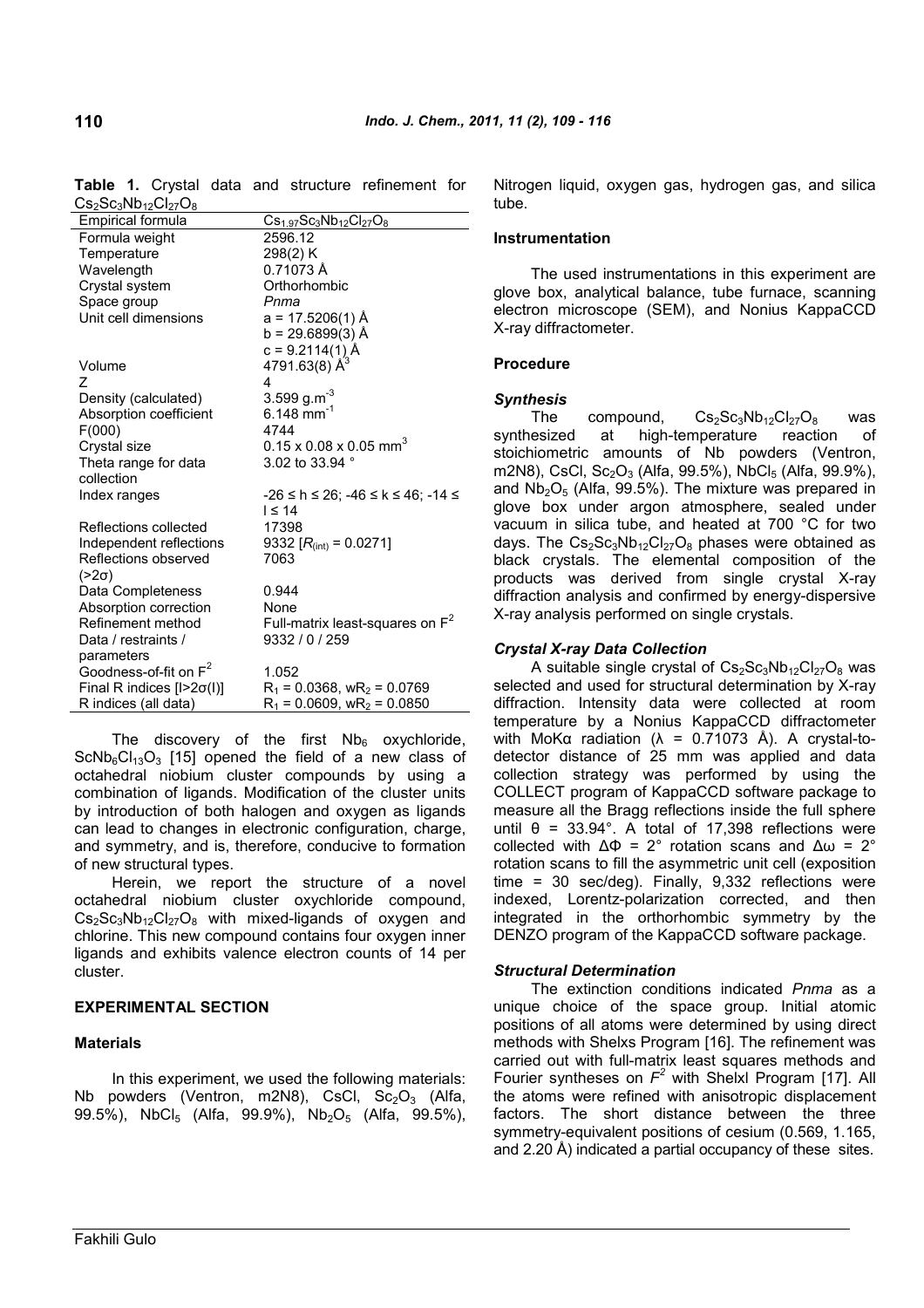| Atom             | x         | Y                      | z         | U(eq)    |
|------------------|-----------|------------------------|-----------|----------|
| Nb1              | 0.2219(1) | $\overline{0.0711(1)}$ | 0.5967(1) | 0.012(1) |
| N <sub>b</sub> 2 | 0.3700(1) | 0.0900(1)              | 0.6893(1) | 0.013(1) |
| N <sub>b</sub> 3 | 0.2804(1) | 0.1673(1)              | 0.5688(1) | 0.013(1) |
| N <sub>b</sub> 4 | 0.3435(1) | 0.0421(1)              | 0.4086(1) | 0.013(1) |
| Nb <sub>5</sub>  | 0.4072(1) | 0.1356(1)              | 0.4135(1) | 0.013(1) |
| N <sub>b</sub> 6 | 0.2510(1) | 0.1116(1)              | 0.3073(1) | 0.014(1) |
| Sc <sub>1</sub>  | 0.4349(1) | $\frac{1}{4}$          | 0.4120(1) | 0.012(1) |
| Sc <sub>2</sub>  | 0.2832(1) | 0.0515(1)              | 0.0013(1) | 0.015(1) |
| C <sub>11</sub>  | 0.4925(1) | 0.1244(1)              | 0.6218(1) | 0.021(1) |
| CI <sub>2</sub>  | 0.2411(1) | $\frac{1}{4}$          | 0.6542(1) | 0.022(1) |
| CI <sub>3</sub>  | 0.4195(1) | 0.0161(1)              | 0.6183(1) | 0.020(1) |
| C <sub>14</sub>  | 0.1299(1) | 0.0794(1)              | 0.3929(1) | 0.021(1) |
| CI5              | 0.1612(1) | 0.1425(1)              | 0.6912(1) | 0.019(1) |
| CI <sub>6</sub>  | 0.3532(1) | 0.1476(1)              | 0.1717(1) | 0.020(1) |
| C <sub>17</sub>  | 0.3420(1) | 0.1635(1)              | 0.8073(1) | 0.020(1) |
| CI <sub>8</sub>  | 0.1198(1) | 0.0304(1)              | 0.7582(1) | 0.022(1) |
| CI <sub>9</sub>  | 0.5204(1) | 0.1861(1)              | 0.3179(1) | 0.023(1) |
| CI10             | 0.3735(1) | $\frac{1}{4}$          | 0.1723(2) | 0.030(1) |
| <b>CI11</b>      | 0.1857(1) | 0.1106(1)              | 0.0528(1) | 0.024(1) |
| <b>CI12</b>      | 0.4198(1) | 0.0644(1)              | 0.9447(1) | 0.023(1) |
| <b>CI13</b>      | 0.5099(1) | $\frac{1}{4}$          | 0.6351(2) | 0.037(1) |
| <b>CI14</b>      | 0.4664(1) | 0.0688(1)              | 0.3045(1) | 0.018(1) |
| <b>CI15</b>      | 0.2004(1) | 0.1882(1)              | 0.3574(1) | 0.020(1) |
| O <sub>1</sub>   | 0.2477(1) | $-0.0116(1)$           | 0.0045(3) | 0.015(1) |
| O <sub>2</sub>   | 0.2781(1) | 0.0638(1)              | 0.7815(2) | 0.015(1) |
| O <sub>3</sub>   | 0.2892(1) | 0.0544(1)              | 0.2247(3) | 0.016(1) |
| O <sub>4</sub>   | 0.3709(1) | 0.1965(1)              | 0.4794(3) | 0.016(1) |
| Cs1              | 0.1915(1) | 0.2404(1)              | 0.0131(1) | 0.051(1) |
| Cs2              | 0.5401(1) | $\frac{1}{4}$          | 0.9837(2) | 0.067(1) |
| Cs3              | 0.5209(3) | 0.2129(4)              | 0.9635(3) | 0.124(4) |

**Table 2.** Atomic coordinates and equivalent isotropic displacement parameters  $(A^2)$  for Cs<sub>2</sub>Sc<sub>3</sub>Nb<sub>12</sub>Cl<sub>27</sub>O<sub>8</sub>

 $U(eq)$  is defined as one third of the trace of the orthogonalized  $U_{ii}$  tensor

The final refinement cycles converged to *R*<sub>1</sub>=0.0368, *wR*<sub>2</sub>=0.0769 for  $|>2σ(1)$  and *R*<sub>1</sub>=0.0609, *wR*2=0.0850 for all data with highest peak of 3.49 at 0.72 Å from Sc1 site and Goodness-of-fit on  $F^2$  of 1.052. Details of data collection and structure refinement are summarized in Table 1. Atomic positions and equivalent isotropic displacement parameters are reported in Table 2. Selected interatomic distances are listed in Table 3. Anisotropic thermal factors and observed and calculated structure factors are available from the authors upon request.

### **RESULT AND DISCUSSION**

In this paper, we describe and discuss the novel cluster oxychloride compound,  $Cs_2Sc_3Nb_{12}Cl_{27}O_8$ . This compound crystallizes in an original structure type of orthorhombic system with space group of *Pnma*. The  $Nb<sub>6</sub>$  cluster is built from six crystallographically independent niobium atoms lying in a pyramidal site of ligands. One Nb atom has coordination spheres of two inner-chlorines (Cl<sup>i</sup>), two inner-oxygens  $(O<sup>i</sup>)$ , and one apical-chlorine  $|CI^{\hat{a}}|$  ligands and five Nb atoms are surrounded by two  $\overline{Cl}^i$ , two  $O^i$ , and one  $Cl^a$  ligands. Each

octahedral  $Nb<sub>6</sub>$  cluster of this compound contains four oxygen and eight chlorine ligands at inner position and six chlorine ligands at terminal position. The main building block of the compound is an octahedral cluster unit of  $(Nb_6Cl_8^iO_4^i)Cl_6^a$ . In this cluster unit, four oxygen ligands selectively occupy inner positions arranged in sets of three 'triad' and one on opposite side of the  $Nb<sub>6</sub>$ octahedron (Fig. 1).

The octahedral niobium cluster oxychlorides with four oxygen ligands were also encountered in the structure of  $[TI_5(TI_2Cl_9)][(Nb_6Cl_{12}O_4)_3(TI_3Cl_4)_2]$  [18],  $Ti_2Nb_6Cl_{14}O_4$  [19], and  $CsNb_6Cl_{12}O_2$  [20]. However in contrast to  $Cs_2Sc_3Nb_{12}Cl_{27}O_8$ , the O<sup>i</sup> ligands in  $CsNb<sub>6</sub>Cl<sub>12</sub>O<sub>2</sub>$  are arranged centrosymmetrically in two sets of 'two', leading to a different isomer. The oxygen ligands are located in two inner positions on opposite sides of the  $Nb<sub>6</sub>$  octahedron and in two outer positions that are *trans* to each other. This ligand distribution results in an anisotropic cluster unit with symmetry close to *C*2h. A cluster unit in which the oxygen ligands are arranged in a 'triad' similar to that in  $Cs<sub>2</sub>Sc<sub>3</sub>Nb<sub>12</sub>Cl<sub>27</sub>O<sub>8</sub>$ , was found in the previously reported oxychloride,  $ScNb<sub>6</sub>Cl<sub>13</sub>O<sub>3</sub>$  [15] that has three inneroxygen ligands per cluster.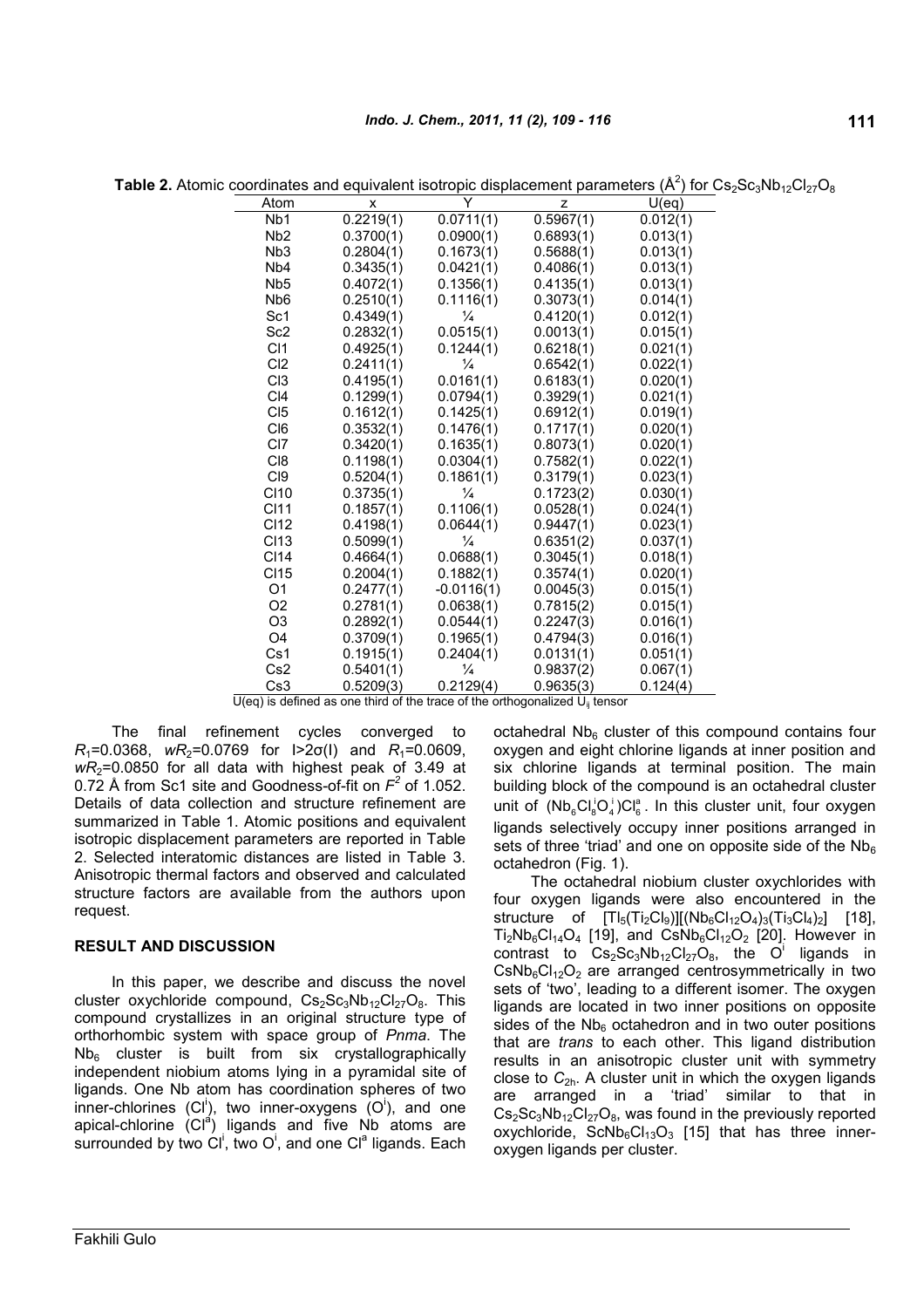| Nb <sub>6</sub> cluster             |              |                 |            |
|-------------------------------------|--------------|-----------------|------------|
| Nb1-Nb2                             | 2.7884(4)    | Nb2-Nb5         | 2.9506(4)  |
| Nb1-Nb3                             | 3.0447(5)    | Nb3-Nb5         | 2.8062(4)  |
| Nb1-Nb4                             | 2.8773(4)    | Nb3-Nb6         | 2.9680(4)  |
| Nb1-Nb6                             | 2.9672(4)    | Nb4-Nb5         | 2.9901(5)  |
| Nb <sub>2</sub> -Nb <sub>3</sub>    | 2.9952(5)    | Nb4-Nb6         | 2.7835(5)  |
| Nb2-Nb4                             | 2.9864(4)    | Nb5-Nb6         | 2.9937(4)  |
| Nb <sub>6</sub> cluster environment |              |                 |            |
| Nb1-Cl4                             | 2.4868(9)    | Nb4-Cl3         | 2.4704(9)  |
| Nb1-CI5                             | 2.5264(10)   | Nb4-Cl8         | 2.6407(10) |
| Nb1-Cl8                             | 2.6226(9)    | <b>Nb4-Cl14</b> | 2.4858(9)  |
| Nb1-O1                              | 2.032(3)     | <b>Nb4-O1</b>   | 2.038(2)   |
| <b>Nb1-O2</b>                       | 1.978(2)     | Nb4-O3          | 1.977(2)   |
| Nb2-Cl1                             | 2.4570(10)   | Nb5-Cl1         | 2.4536(9)  |
| Nb2-Cl3                             | 2.4467(10)   | <b>Nb5-Cl14</b> | 2.4521(9)  |
| Nb <sub>2</sub> -Cl <sub>7</sub>    | 2.4868(10)   | Nb5-Cl6         | 2.4460(9)  |
| <b>Nb2-Cl12</b>                     | 2.6217(9)    | Nb5-Cl9         | 2.6374(10) |
| <b>Nb2-O2</b>                       | 1.979(2)     | Nb5-O4          | 2.011(3)   |
| Nb3-Cl2                             | 2.6676(6)    | Nb6-Cl4         | 2.4554(10) |
| Nb3-CI5                             | 2.4854(9)    | Nb6-Cl6         | 2.4315(10) |
| Nb3-Cl7                             | 2.4502(9)    | <b>Nb6-Cl11</b> | 2.6084(9)  |
| <b>Nb3-Cl15</b>                     | 2.4783(9)    | <b>Nb6-Cl15</b> | 2.4840(10) |
| <b>Nb3-O4</b>                       | 1.985(2)     | <b>Nb6-O3</b>   | 1.977(3)   |
| <b>Scandium environment</b>         |              |                 |            |
| Sc1-Cl9                             | 2.5689(11)x2 | Sc2-Cl11        | 2.4943(12) |
| Sc1-Cl10                            | 2.4560(17)   | Sc2-Cl12        | 2.4778(12) |
| Sc1-Cl13                            | 2.4395(18)   | Sc2-O1          | 1.976(3)   |
| Sc1-O4                              | 2.042(3) x2  | Sc2-O2          | 2.060(2)   |
|                                     |              | Sc2-O3          | 2.062(2)   |
| <b>Cesium environment</b>           |              |                 |            |
| Cs1-Cl2                             | 3.4304(14)   | Cs2-Cl9         | 3.6324(18) |
| Cs1-Cl7                             | 3.9712(14)   | Cs2-Cl9         | 3.6324(18) |
| Cs1-Cl9                             | 3.7436(13)   | Cs2-Cl15        | 3.6606(19) |
| Cs1-Cl9                             | 4.0215(14)   | $Cs3-CI5$       | 3.527(5)   |
| Cs2-Cl10                            | 3.396(2)     | Cs3-Cl6         | 4.010(8)   |
| Cs1-Cl13                            | 3.4730(19)   | Cs3-Cl9         | 3.360(3)   |
| Cs1-Cl15                            | 3.8183(13)   | Cs3-Cl10        | 3.402(3)   |
| Cs2-Cl2                             | 3.745(2)     | Cs3-Cl15        | 3.626(3)   |
| <b>Interatomic shortest</b>         |              |                 |            |
| $Cs1-Cs1$                           | 0.569(3)     |                 |            |
| $Cs2-Cs3$                           | 1.165(12)    |                 |            |
| $Cs3-Cs3$                           | 2.20(2)      |                 |            |

**Table 3.** Selected interatomic distances  $[A]$  for  $Cs_2Sc_3Nb_{12}Cl_{27}O_8$ 



**Fig 1.** The octahedral cluster unit  $(Nb_6Cl_8^iO_4^i)Cl_6^a$ i 4 i  $(Nb_6Cl_8^1O_4^1)Cl_6^a$  in  $Cs_2Sc_3Nb_{12}Cl_{27}O_8$ 

In  $Cs_2Sc_3Nb_{12}Cl_{27}O_8$ , the  $Nb_6$  octahedron is significantly distorted due to the steric effect of the mixed-ligands. The Nb–Nb distances for oxygenbridged edges are 2.7835(5)  $\AA$  to 2.8773(4)  $\AA$ , and those for chlorine-bridged edges range from 2.9672(4) Å to 3.0447(5) Å (Table 3). These bond lengths are similar to those found in the other niobium cluster oxychloride compounds and are also consistent with the presence of 14 valence electrons per cluster [9].

Linkage between the cluster units is made by sharing the apical-chlorine ligands between two adjacent units. Each cluster shares three of its six apical-chlorine ligands with three adjacent clusters with connectivity formula of  $(Nb_6Cl_8^1O_4^1)Cl_{3/2}^{a\cdot a}Cl_3^a$  (Fig. 2). These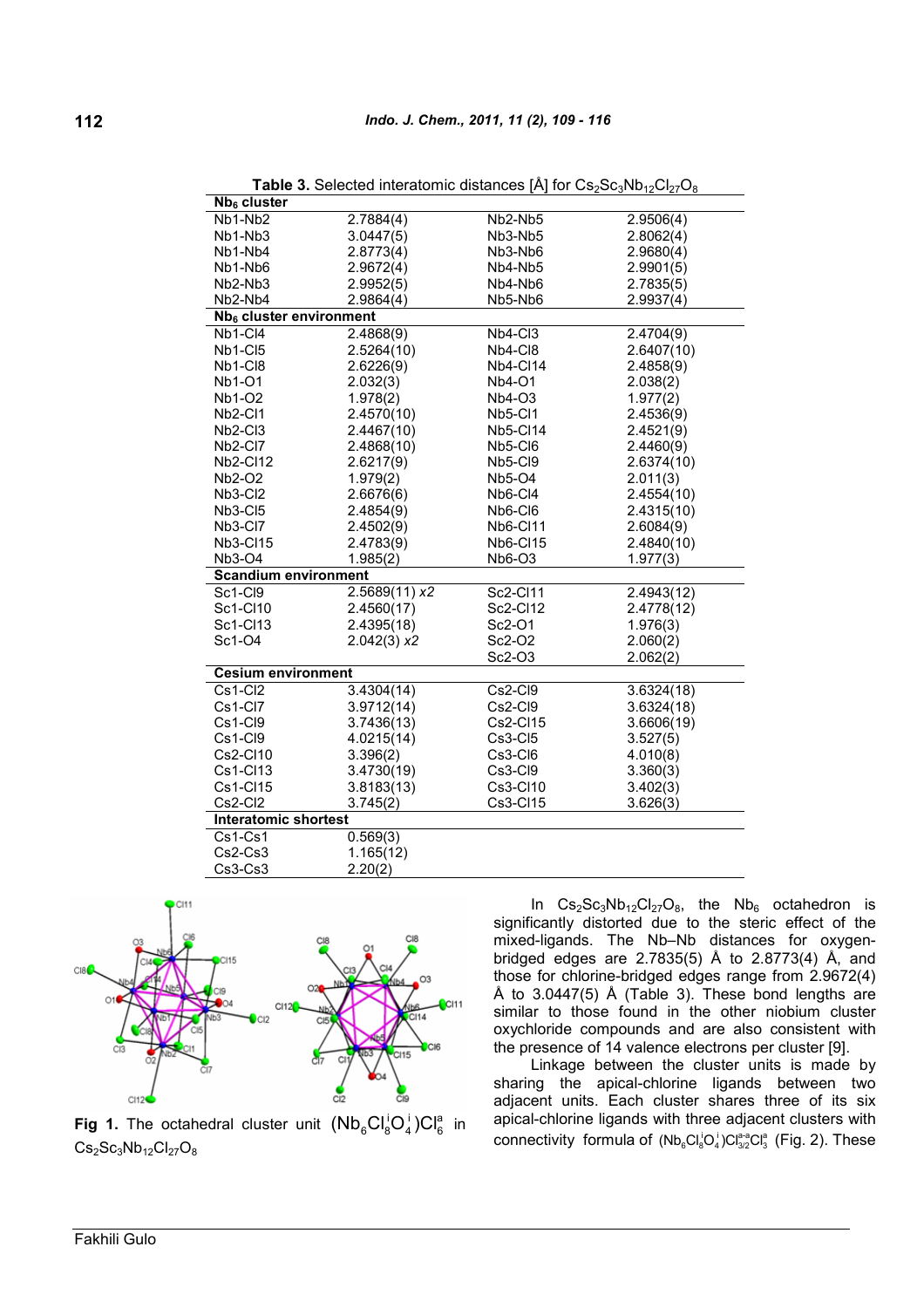

**Fig 2.** Connection of Nb<sub>6</sub> cluster with three adjacent clusters with connectivity formula,  $(Nb_6Cl_8^iO_4^i)Cl_{3/2}^{a-a}Cl_3^a$ 



**Fig 3.** A view of cluster layers with graphite-topology in *bc*-plane for  $Cs_2Sc_3Nb_{12}Cl_{27}O_8$ 

linkages lead to form layers with topology similar to that of graphite as found in the structure of  $\text{Na}_{0.21}\text{Nb}_{6}\text{Cl}_{10.5}\text{O}_{3}$ [21] with connectivity formula of  $(Nb_6Cl_9^lO_{3/2}^{1-a}O_{3/2}^{a-i}Cl_{3/2}^{a-a}$ . In  $Na<sub>0.21</sub>Nb<sub>6</sub>Cl<sub>10.5</sub>O<sub>3</sub>$ , the six-member cluster rings are constructed by inner-apical oxygen ligands while in  $Cs_2Sc_3Nb_{12}Cl_{27}O_8$ , those are built by apical-apical chlorine ligands. In the *bc* plane, adjacent clusters are bridged through outer chlorine ligands. The cluster linkages in the *a-*direction are constructed by cesium and scandium atoms.

The arrangement of ligands in the cluster unit of  $Cs_2Sc_3Nb_{12}Cl_{27}O_8$  favors the formation of zig-zag chains (Fig. 4) in which the clusters are linked through the scandium atoms and apical-chlorine ligands. The first scandium atom, Sc1 links to two cluster units via inner-oxygen and apical-chlorine ligands. This scandium atom coordinates to two inner-oxygens  $(O<sup>i</sup>)$ and two apical-chlorine  $(Cl^a)$  ligands, arranged in a distorted square-planar geometry (Fig. 5). Its environment is completed by two additional chlorines to a distorted octahedral or square-pyramidal geometry. The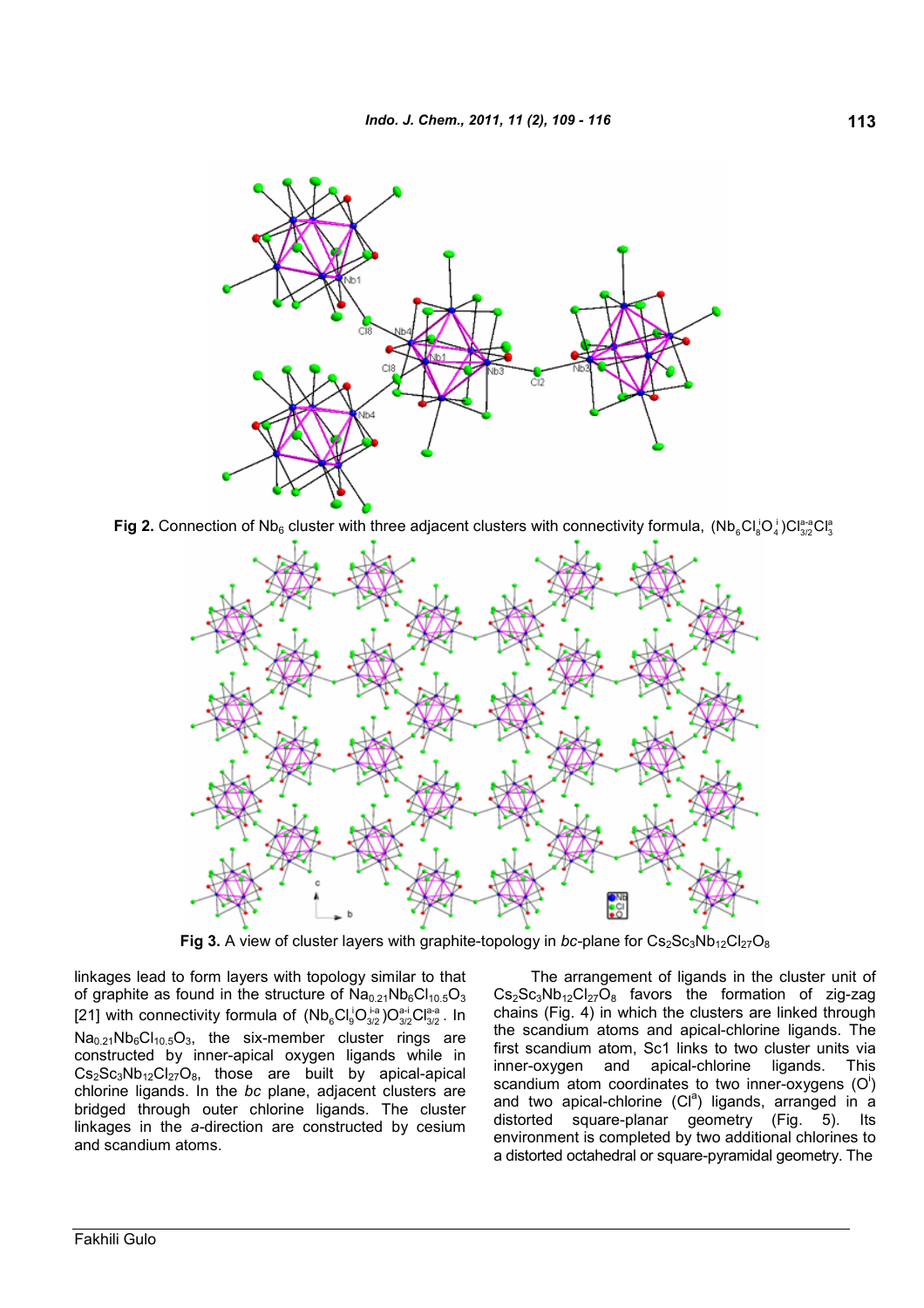

Fig 4. A view of the crystal structure of  $Cs_2Sc_3Nb_{12}Cl_{27}O_8$  in the [001] direction with zig-zag chains



**Fig 5.** Scandium environment in  $Cs<sub>2</sub>Sc<sub>3</sub>Nb<sub>12</sub>Cl<sub>27</sub>O<sub>8</sub>$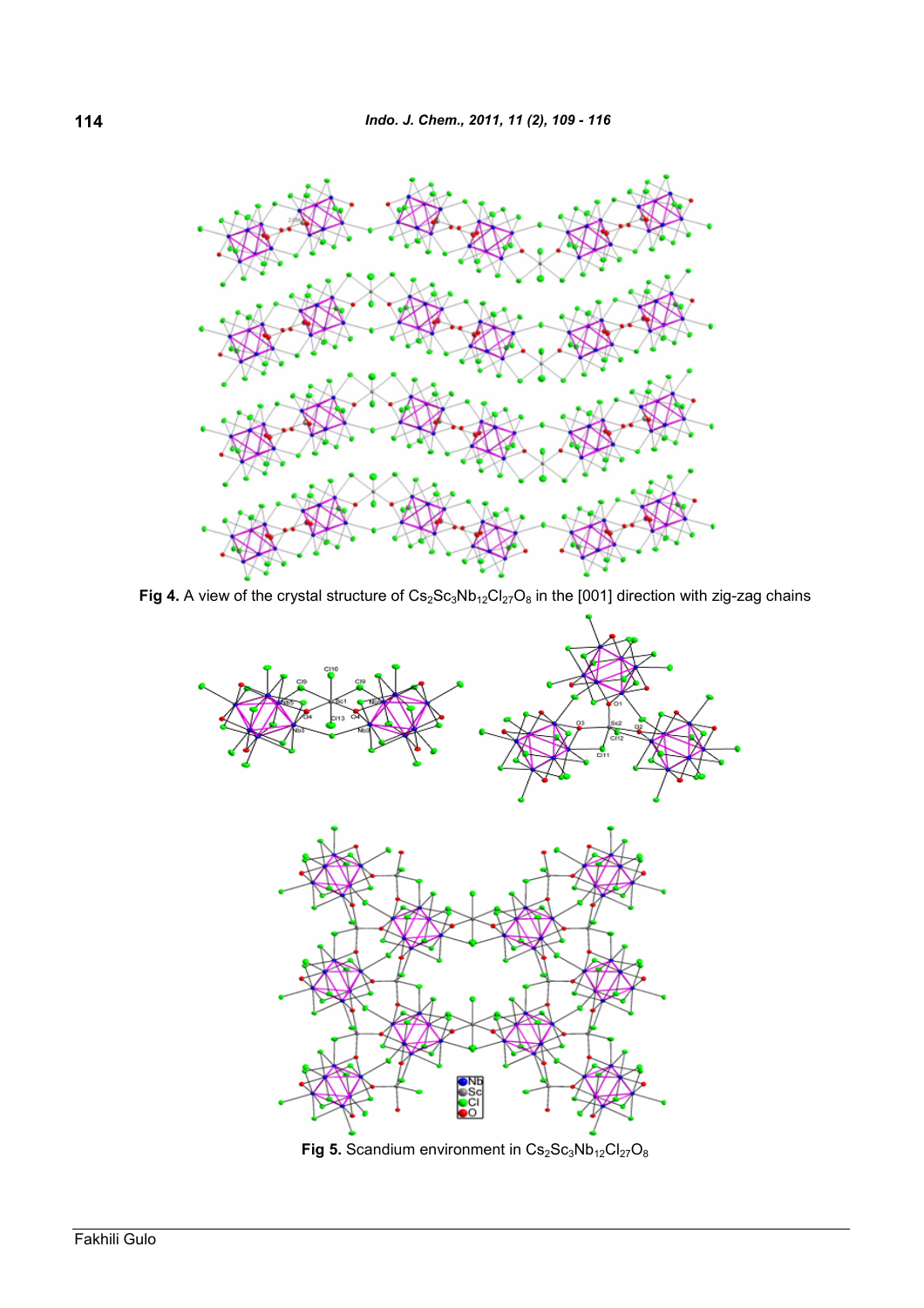

**Fig 6.** Cesium environment in  $Cs_2Sc_3Nb_{12}Cl_{27}O_8$ 

second scandium atom, Sc2 links three clusters and has environment of unusual trigonal-bipyramidal geometry formed by three inner-oxygen ligands and two apicalchlorine ligands. The same environment of counter cations was also encountered in the structure of  $ScNb<sub>6</sub>Cl<sub>13</sub>O<sub>3</sub>$  [15] that contain three inner-oxygen ligands.

Adjacent layers in  $Cs_2Sc_3Nb_{12}Cl_{27}O_8$  are related by a plane perpendicular to *c-*direction and interact through cesium atoms. The cesium atoms are distributed over three independent sites (Cs1, Cs2, Cs3). The site Cs1 is a half occupied and coordinated by 9 chlorines within 4.2 Å. The Cs2 and Cs3 sites, separated by 1.165 Å, are located in the channels running between the layers in the *b*-direction. These two sites are partially occupied (Cs2: 50%, Cs3: 23%), and also coordinated by 9 chlorines within 4.2 Å. The number of cesium atoms per cluster was refined to 0.99(2) which agrees with the oxidation states assigned to the transition metals.

The structural properties of the novel niobium cluster oxychloride,  $Cs_2Sc_3Nb_{12}Cl_{27}O_8$  demonstrate the effectiveness of using mixed-ligands to prepare lowdimensional materials. The ordered oxygen and chlorine ligands distribution leads to great distortions of the cluster and to various electronic counts. The physical properties of the cluster compounds are related to the strength of interaction between cluster units and the number of electrons available for metal-metal bonding, the so-called valence electron count (VEC).

From the structural data, the VEC per cluster calculated for  $Cs_2Sc_3Nb_{12}Cl_{27}O_8$  is 14. This VEC value is confirmed by the average Nb-Nb intracluster distance that is shorter for  $Cs_2Sc_3Nb_{12}Cl_{27}O_8$  than those for  $\text{CsNb}_6\text{Cl}_{12}\text{O}_2$  (VEC = 15) [20] and  $\text{Cs}_2\text{LuNb}_6\text{Cl}_{17}\text{O}$  (VEC = 16) [23]. Indeed, if we consider only the size effect of O<sup>i</sup> on the cluster, we should expect a smaller average Nb-Nb bond length for  $Cs_2Sc_3Nb_{12}Cl_{27}O_8$  with four O<sup>i</sup> per unit than for  $ScNb_6Cl_{13}O_3$  with three O<sup>i</sup> per unit, for  $\text{CsNb}_6\text{Cl}_{12}\text{O}_2$  with two O<sup>T</sup> per unit and for  $\text{Cs}_2\text{LuNb}_6\text{Cl}_{17}\text{O}$ with only one  $O<sup>i</sup>$  per unit, but in fact it is the opposite. This feature is easily explained by the predominant effect of the VEC value of 15 in the case of  $AND_6CI_{12}O_2$ (A = Cs, Rb) [20-22], instead of 16 for  $Cs<sub>2</sub>LuNb<sub>6</sub>Cl<sub>17</sub>O$ . Indeed, this lower VEC value corresponds to a

weakening of the Nb-Nb intracluster bonds because one electron is removed from Nb-Nb bonding states, and thus to an increasing of the corresponding bond lengths.

The partial population of the ' $a_{2u}$ ' state in  $AND<sub>6</sub>Cl<sub>12</sub>O<sub>2</sub>$  is consistent with the trend that the number of valence electrons decreases as the chlorine ligands in  $Nb_6Cl_{18}$  clusters are progressively substituted by oxygen [23]. The most stable electronic configuration in these clusters is determined by the balance between  $Nb-Nb$  bonding and  $Nb-L^{\dagger}$  antibonding contributions to the ' $a_{2u}$ ' state. The identity of the apical ligands does not affect the character of the 'a<sub>2u</sub>' level, because they do not contribute to this state. In niobium chlorides, the  $a_{21}$  state is generally fully occupied, leading to 16 valence electrons per cluster. In the oxides, the stronger Nb-O<sup>i</sup> interaction results in an overall antibonding character of the ' $a_{2u}$ ' level and a typical VEC of 14.

Most oxychloride cluster compounds with three to six inner oxygen ligands have VEC of 14 [9], indicating the dominating influence of the oxygen ligands. In contrast, the compound  $Cs<sub>2</sub>LuNb<sub>6</sub>Cl<sub>17</sub>O$  with one oxygen ligand per cluster has VEC of 16 as in most chloride clusters. The cluster unit with two inner oxygen ligands, such as that in  $CsNb<sub>6</sub>Cl<sub>12</sub>O<sub>2</sub>$ , represents, probably, an intermediate case in which the addition of electrons to the ' $a_{2u}$ ' state neither decreases nor increases the stability of the cluster. This could account for the observed variations in the composition of the title series. Thus, from the electronic point of view, the cluster framework can be expected to be stable with VEC of 14, i.e. without the presence of  $Cs<sup>+</sup>$  cations. However, we did not succeed in preparing the ternary  $Nb<sub>6</sub>Cl<sub>12</sub>O<sub>2</sub>$  by high-temperature techniques, which may imply that the Cs<sup>+</sup> cations are required for the formation of the framework and act as templates.

In conclusion, a novel octahedral niobium cluster oxychloride compound,  $Cs_2Sc_3Nb_{12}Cl_{27}O_8$  was obtained by solid-state reaction. Its crystal structure is based on  $(Nb_6Cl_8^iO_4^i)Cl_{3/2}^{a-a}Cl_3^a$  in which four oxygen ligands selectively occupy inner positions arranged in sets of three and one on opposite side of the  $Nb<sub>6</sub>$